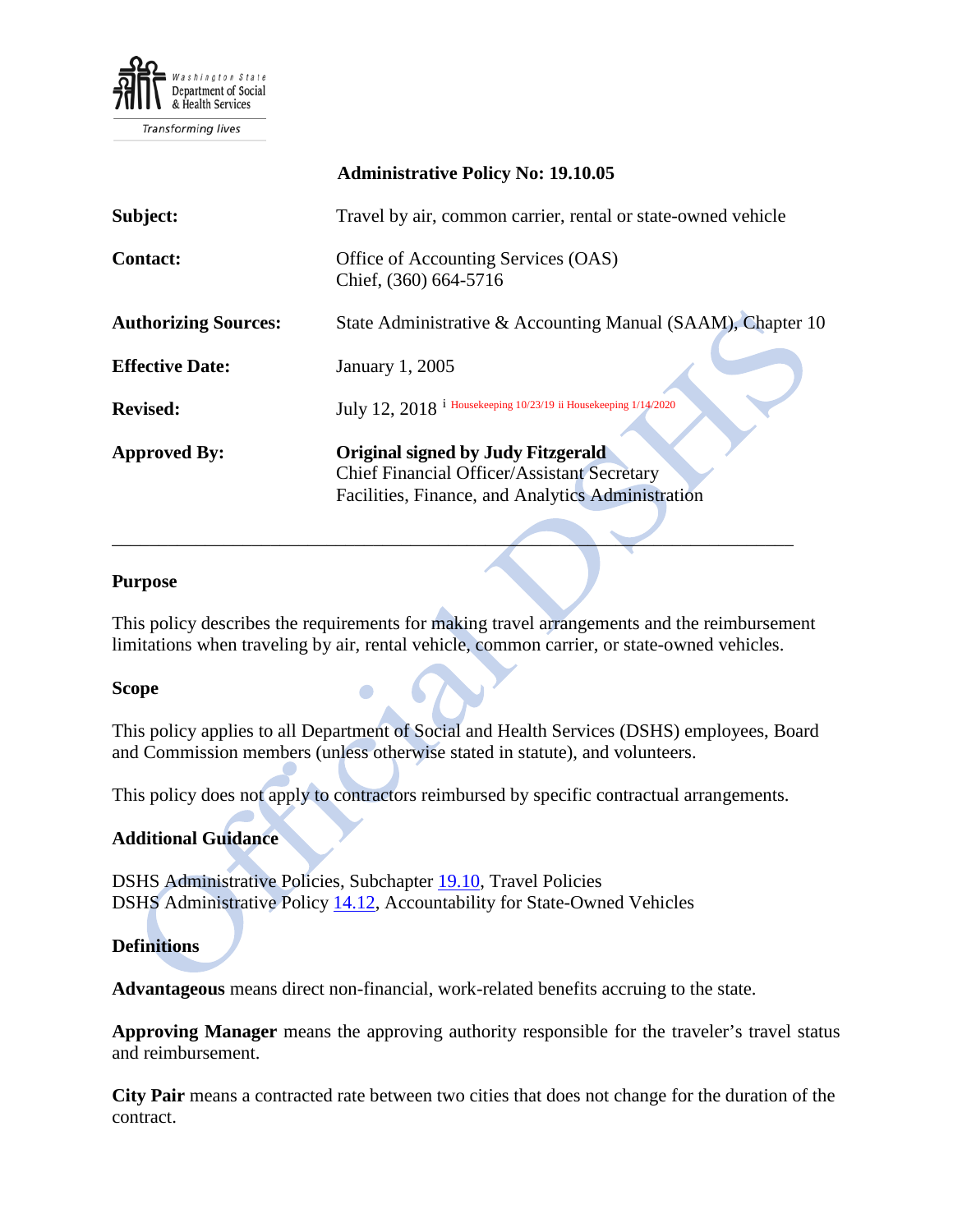Administrative Policy No. 19.10.05 July 12, 2018 Page 2

**Common Carrier** means a person or company that transports passengers or goods for a fee.

**Continental United States** means all areas in the 48 contiguous states and the District of Columbia.

**Department Travel Card** means a Purchase Card issued to pay for authorized, business related travel expenses on behalf of DSHS.

**Economical** means direct financial, work-related costs that occur at the least cost to the state and which the state is responsible to pay.

**Local Airport** means the airport that offers regularly scheduled air service that is closest to the point from which travel begins. In most situations it would be the airport closest to the traveler's official residence. For out-of-state destinations, the closest airport that provides direct out-ofstate flights may be considered the local airport.

**Official State Business** means the activities performed by a state employee, volunteer, board or commission member as directed by their supervisor in order to accomplish state programs or as required by the duties of their position or office.

**Qualified Travel Provider** means the approved internet travel provider, qualified travel agent, or other vendor under contract with the state to provide travel services to state employees.

**Reimbursement Request** means the request for travel reimbursement that is submitted using the Travel and Expense Management System (TEMS).

**Travel and Expense Management System (TEMS)** is the software program used to process travel reimbursement requests and travel advances.

**Traveler** means any DSHS employee, officer, volunteer, board or commission member traveling on official state business.

## **Policy**

# **A. Air Transportation**

1. Travel arrangements must be made by either:

- a. Contacting the airline directly;
- b. Using a state contracted travel agency or internet travel service provider (contract  $\#02219$  $\#02219$ )
- 2. The fully refundable airfare contract (contract[#00919\)](https://apps.des.wa.gov/DESContracts/Home/ContractSummary/00919) must be used except when:
	- a. The destination is not covered by the contract;
	- b. The flight does not leave or arrive to meet the agency's time requirements; or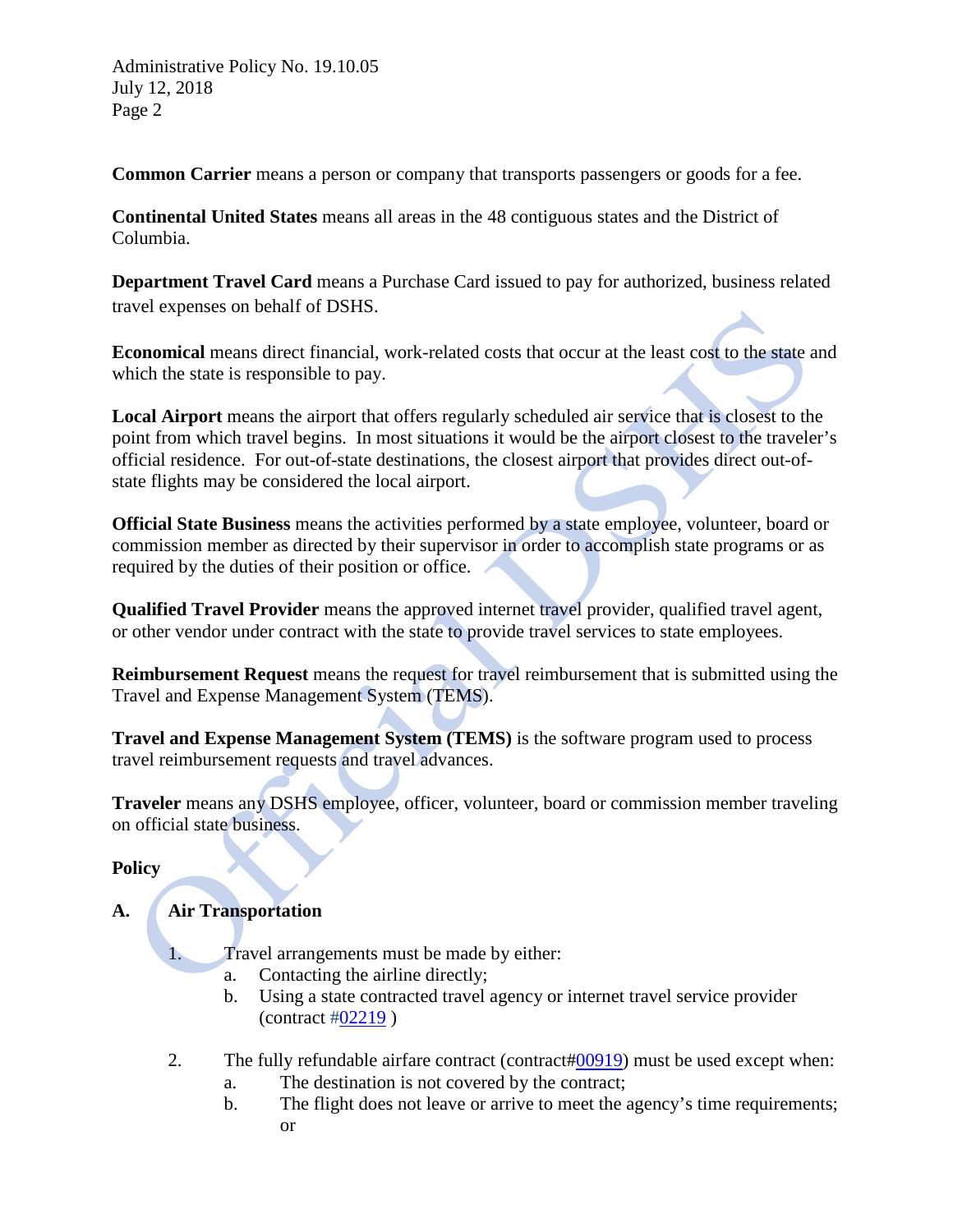c. There is a lower published fare to the destination.

The need to purchase a non-refundable fare is at the discretion of the approver. If a non- refundable ticket is purchased, the approver must consider there may be additional costs incurred if the traveler needs to reschedule their flight. If the flight must be cancelled, the cost of the non-refundable ticket must be charged to state only dollars as the federal government will not pay for a cancelled ticket.

- 3. When purchasing airfare off-contract (for one of the reasons listed above) the maximum reimbursement for airfare is limited to:
	- a. The city pair amount listed in the contract, when a city pair exists;
	- b. The lowest applicable airfare not to exceed tourist class or its equivalent, when a city pair exists and all the seats for the desired destination have been sold; or
	- c. The lowest applicable airfare not to exceed tourist class or its equivalent when there is no city pair.
- 4. The tourist class fare or its equivalent may be exceeded only when necessary for:
	- a. The health and safety of the traveler; or
	- b. A disabled person (and a personal care attendant, if necessary for the disabled person to travel) who is required to travel.
- 5. The department travel card must be used to pay for all non-emergency airfare.
	- a. In emergency situations when the department travel card is unavailable, the traveler's own personal financial resources may be used.
	- b. When reimbursing the traveler, a comment by the approving manager must be included in the TEMS reimbursement request stating:
		- i. Airfare was purchased by the traveler due to an emergency and the department travel card was unavailable;
		- ii. Receipts have been received; and
		- iii. Amount claimed is within the maximum amount allowed by policy.
- 6. Travelers are expected to use their local airport unless it is determined to be more economical or advantageous to the state to use an alternative airport.
	- a. The traveler must provide documentation to support a decision to use an alternative airport.
	- b. If the traveler chooses another airport for reasons other than most economical or advantageous to the state, they must pay any excess costs.
- 7. If personal travel is involved, see Policy 19.10.12 [General Travel Provisions.](http://one.dshs.wa.lcl/Policies/Administrative/DSHS-AP-19-10-12.pdf)

## **B. Rental Vehicle**

1. A commercial rental vehicle may only be used for official state business under the following conditions: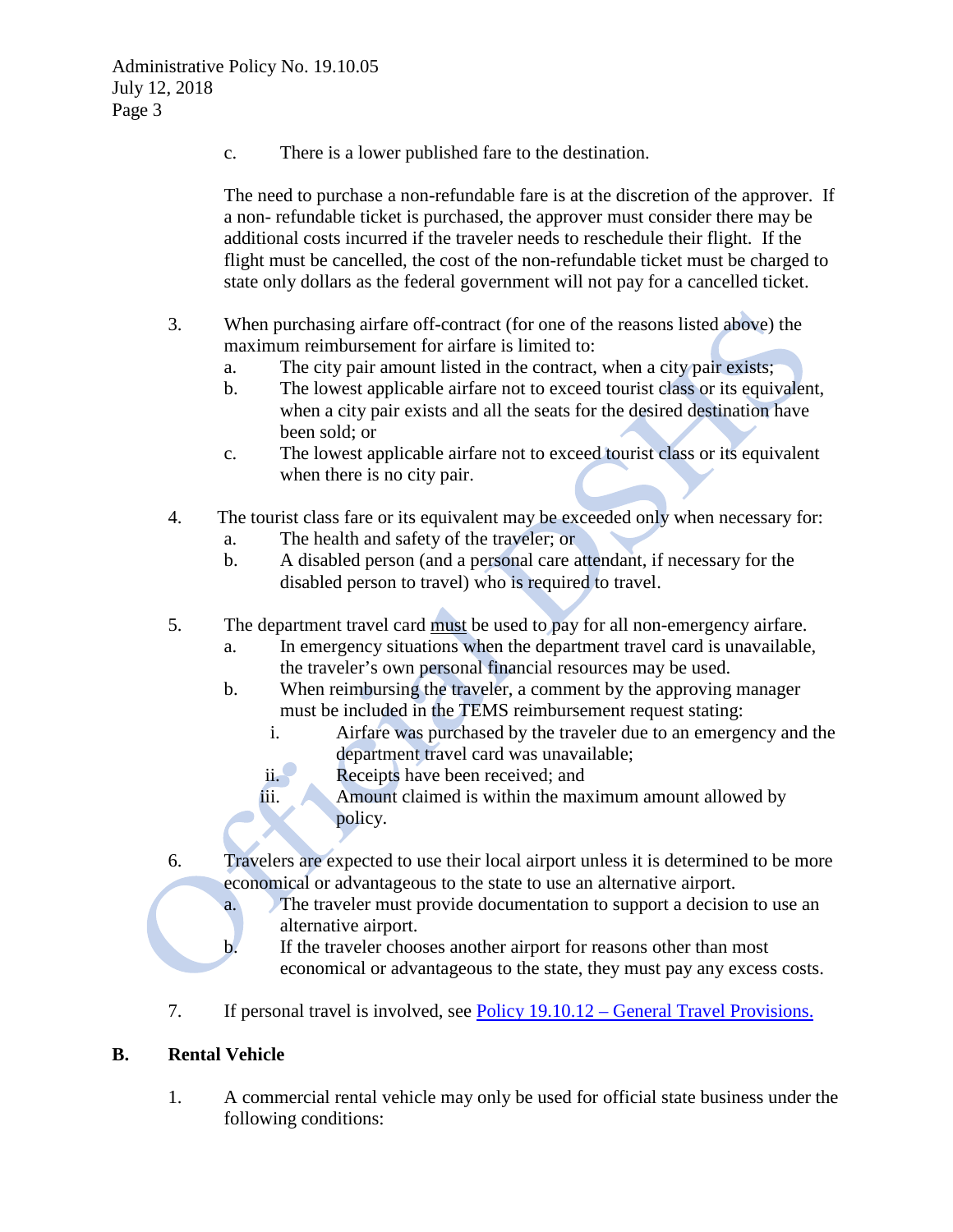- a. A state-owned vehicle (agency or motor pool) is not available; or
- b. The use of the rental vehicle is more economical or advantageous to the state than driving a state-owned vehicle.
- 2. Travel arrangements must be made by either:
	- a. Contacting the contracted provider directly [\(Enterprise Rent-A-Car](http://www.enterprise.com/car_rental/home.do) contract [#03710\)](https://apps.des.wa.gov/DESContracts/Home/ContractSummary/03710);
	- b. Using a state contracted travel agency or internet travel service provider (contract [#02219\)](https://apps.des.wa.gov/DESContracts/Home/ContractSummary/02219).
- 3. Vehicles must be rented through the state mandatory contract (contract  $\text{\#03710}$  -[Enterprise Rent-A-Car\)](http://www.enterprise.com/car_rental/home.do). The only exceptions are when:
	- a. The traveler must rent a vehicle at a destination that does not have an Enterprise location: or
	- b. There are no available cars at the Enterprise location.
- 4. The mandatory contract provides for insurance coverage. Travelers who choose to purchase additional insurance will not be reimbursed.
- 5. When renting a vehicle through a non-contracted rental company, the additional insurance coverage offered by the rental company must be purchased and will be reimbursed.
- 6. Travelers are not allowed to use rental vehicles for personal travel as the mandatory contract does not authorize vehicles to be used for other than official state business.
	- a. It is expected that travelers who couple a personal vacation with official state business will execute a personal contract to rent a motor vehicle for the vacation portion of the trip.
	- b. In those instances where the occasional incidental personal use is unavoidable, the traveler must document and pay for all personal miles driven.
- 7. Transporting unauthorized passengers is prohibited. Unauthorized passengers include, but are not limited to, family members, relatives, friends, pets, and other state employees not on official state business.
	- a. The state of Washington will not provide excess liability protection to any unauthorized passengers in the event of an accident.
- 8. The department travel card must be used to pay for vehicles rented through the state mandatory contract [\(Enterprise Rent-A-Car\)](http://www.enterprise.com/car_rental/home.do) and must be used, whenever possible, when renting off-contract.
	- a. In emergency situations, when renting vehicles through the mandatory contract, the traveler's own personal resources may be used if the department travel card is unavailable.